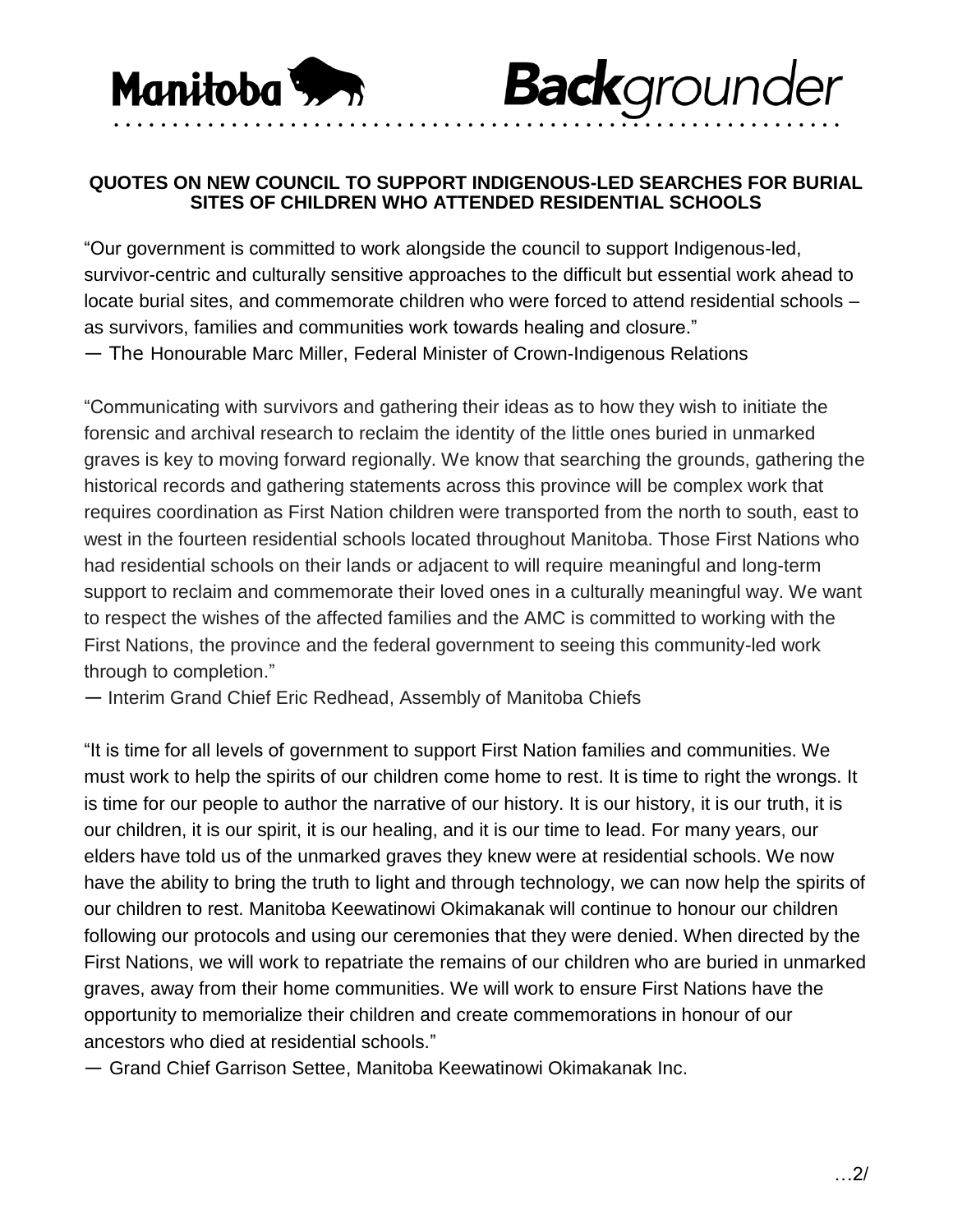"Many Métis children who went to residential schools never returned home. They were lost to their families and communities and buried away in long-neglected – many unmarked – graves. This has been traumatizing to family members who have lost their loved ones. The Métis government representing all Red River Métis citizens and their families is pleased to work with our provincial and Indigenous counterparts to do this important work and bring peace, healing and closure for our loved ones and their families. Pekiiwetatanaan nutr zanfaan leur zisprii – we are bringing our children's spirits home."

— Minister of Residential Schools Andrew Carrier, Manitoba Métis Federation

"The Inuit experience of attending residential school is unique in as much as the vast distances Inuit children were forced to travel, stolen and alone in small planes, flying across their homelands and at times into southern regions of the country like northern Manitoba to then endure the atrocities of residential schools that for some resulted in death. Manitoba Inuit Association brings the voices of our children and their families to this table to ensure our little ones are returned to Inuit Nunangat and to the families that grieve for them. We will ensure an Inuit-led approach to the repatriation of our children's remains and commemoration of their lives that honour our Inuit Qaujimajatuaqangit principles and those of reconciliation." — Rachel Dutton, executive director, Manitoba Inuit Association

"As mayor I appreciate that the City of Winnipeg is involved in this council and that we are able to contribute to the search for the children lost at the hands of the residential school system. The Truth and Reconciliation Commission of Canada: Calls to Action speak to this work and its importance cannot be understated on the journey of reconciliation. Over the last year, Canadians have been confronted with horrifying evidence of the truths that survivors of residential schools, their families and their communities have always known." — Mayor Brian Bowman, City of Winnipeg

"As searches continue and more truth is under covered, our thoughts are with survivors, their families and communities. This council will help ensure searches are conducted with the care they deserve, while continuing to honour the children who never made it home. It is our hope that all Canadians will join together in learning and unlearning, in a shared commitment to reconciliation."

— Stephanie Scott, executive director, National Centre for Truth and Reconciliation